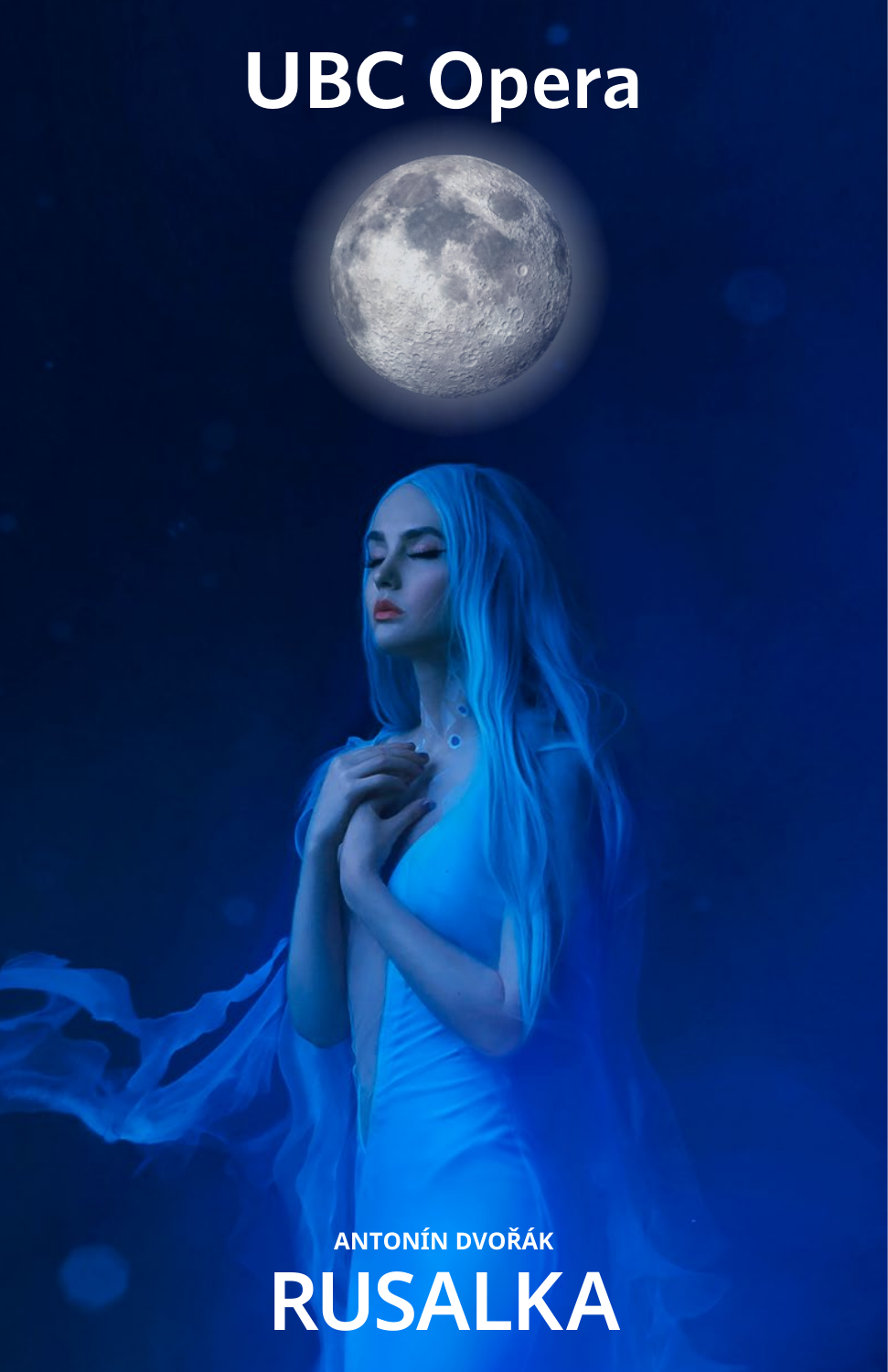### **UBC Opera** 2022/2023 SEASON



GIACOMO PUCCINI **TOSCA** NOVEMBER 26, 2022 — 7:30 P.M.



ENGELBERT HUMPERDINCK **HANSEL AND GRETEL** DECEMBER 8, 9, 10, 2022 — 7:30 P.M. DECEMBER 11, 2022 — 2:00 P.M.



NINO ROTA FEBRUARY 2, 3, 4, 2023 — 7:30 P.M. FEBRUARY 5, 2023 — 2:00 P.M.



**THE FLORENTINE STRAW HAT THE MERRY WIVES OF WINDSOR** OTTO NICOLAI MARCH 24, 25, 2023 — 7:30 P.M. MARCH 26, APRIL 1, 2023 — 2:00 P.M.

Additional information on our full season can found at **[ubcopera.com](http://ubcopera.com)**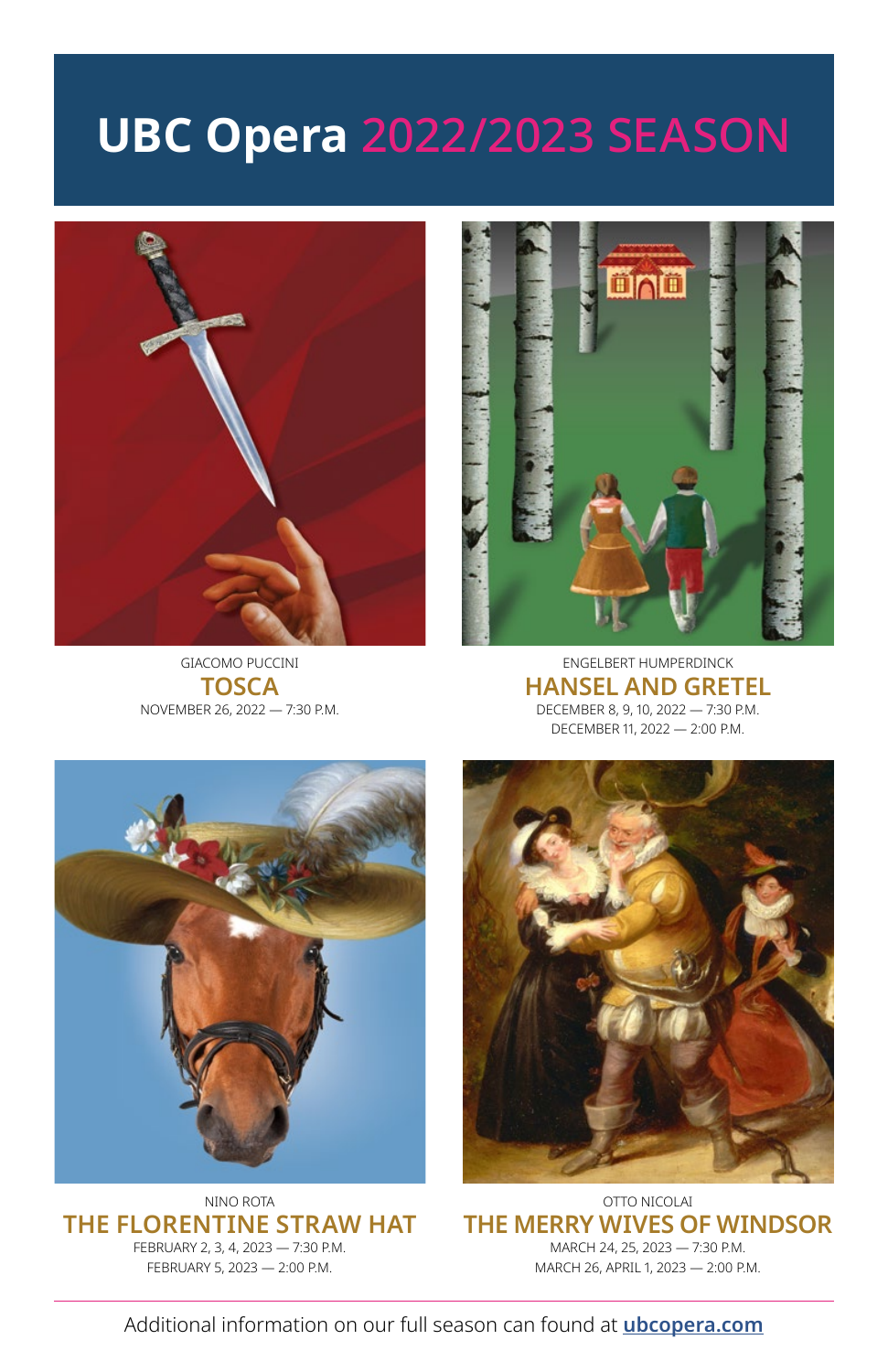**UBC Opera** 

#### *presents*

# **Rusalka**

Lyric Fairy Tale in Three Acts

*Sung in Czech with English surtitles*

*Music by* **Antonín Dvořák** *| Libretto by* **Jaroslav Kvapil**

**June 23, 24, 25 — 7:30PM | June 26 — 2:00PM Performed at The Old Auditorium**

> *Director* – **Nancy Hermiston** *Conductor* – **Norbert Baxa** *Lighting Design* – **Jeremy Baxter** *Costume Design* – **Parvin Mirhady** *Set Design* – **Alessia Carpoca**

#### **UBC Opera Ensemble with members of the Vancouver Opera Orchestra**

*There will be one intermission after Act 2*

#### **This production is made possible by the David Spencer Endowment Encouragement Fund**

*We acknowledge that the University of British Columbia is situated on the traditional, ancestral, and unceded territory of the Musqueam (xʷməθkʷəy̓əm) people.*



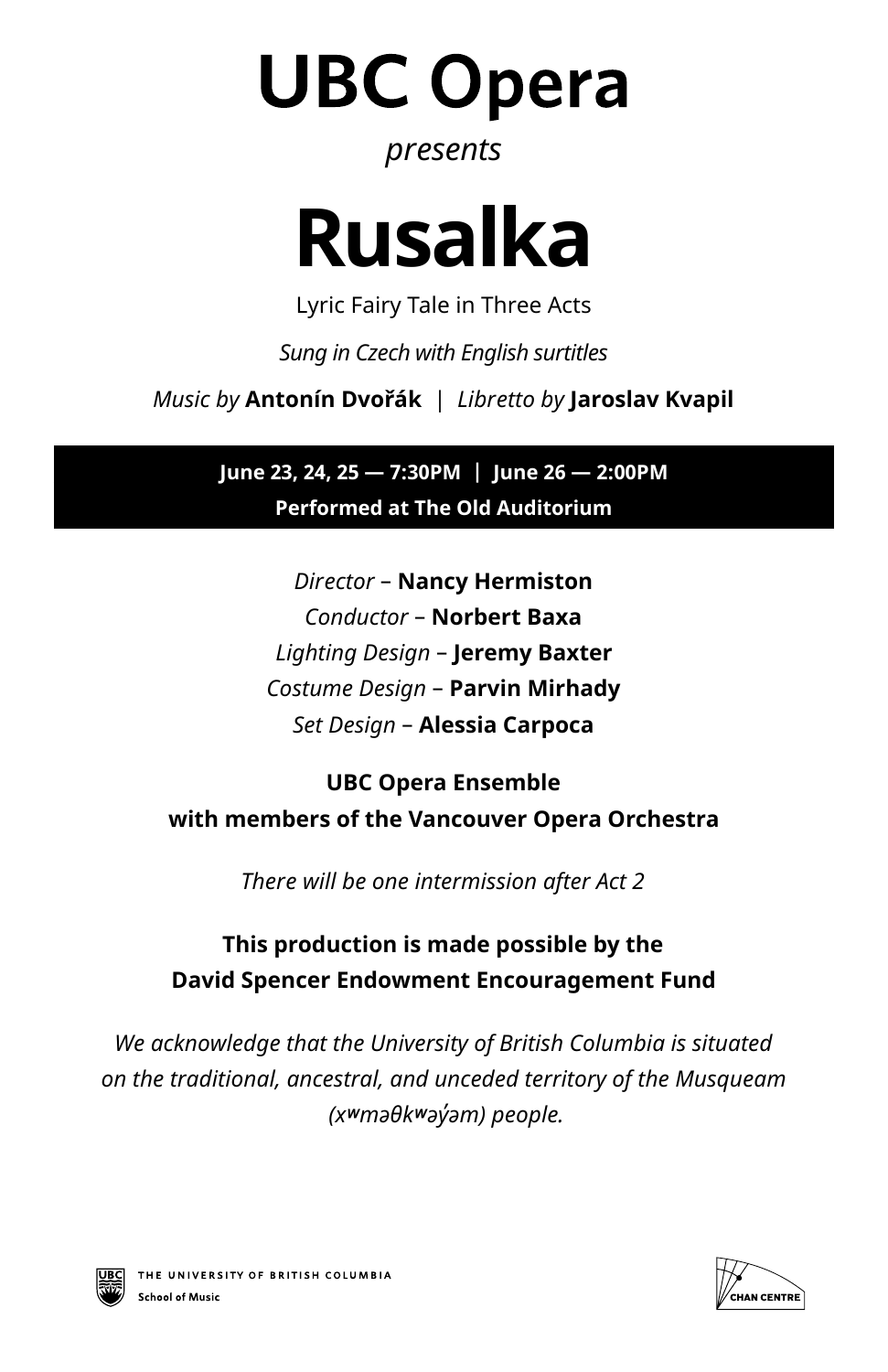### **A Message from the Director**



*Rusalka* is Dvořák's finest and most enduringly popular opera. For the past 25 years, the UBC Opera Ensemble has travelled to the Czech Republic, where they have performed one or two operas each summer with their Czech colleagues, including the Usti Nad Labem Opera House, Plzen opera house, Teplice Philharmonic Orchestra, and our partners in all of these adventures – The European Music Academy under the direction of Norbert Baxa. We are delighted to present this Czech classic here at UBC, once again led by Maestro Baxa.

*Rusalka* was first presented at UBC under the direction of my predecessor Prof. French Tickner in 1977, with a young UBC student taking the role of the Prince. His name was Ben Heppner. Ben, of course, went on to have a major international career, and the role of the Prince in *Rusalka* became a major part of his repertoire, leading to a very famous recording in 1998 with his Metropolitan Opera colleague, soprano Renée Fleming. French Tickner passed away last year, but I can only imagine how proud he was of Ben.

We presented *Rusalka* in 2012 after having several performances of the opera in the Czech Republic in the summer of 2011. The opera is a musical, theatrical, and orchestral feast for the singers, orchestra and audience.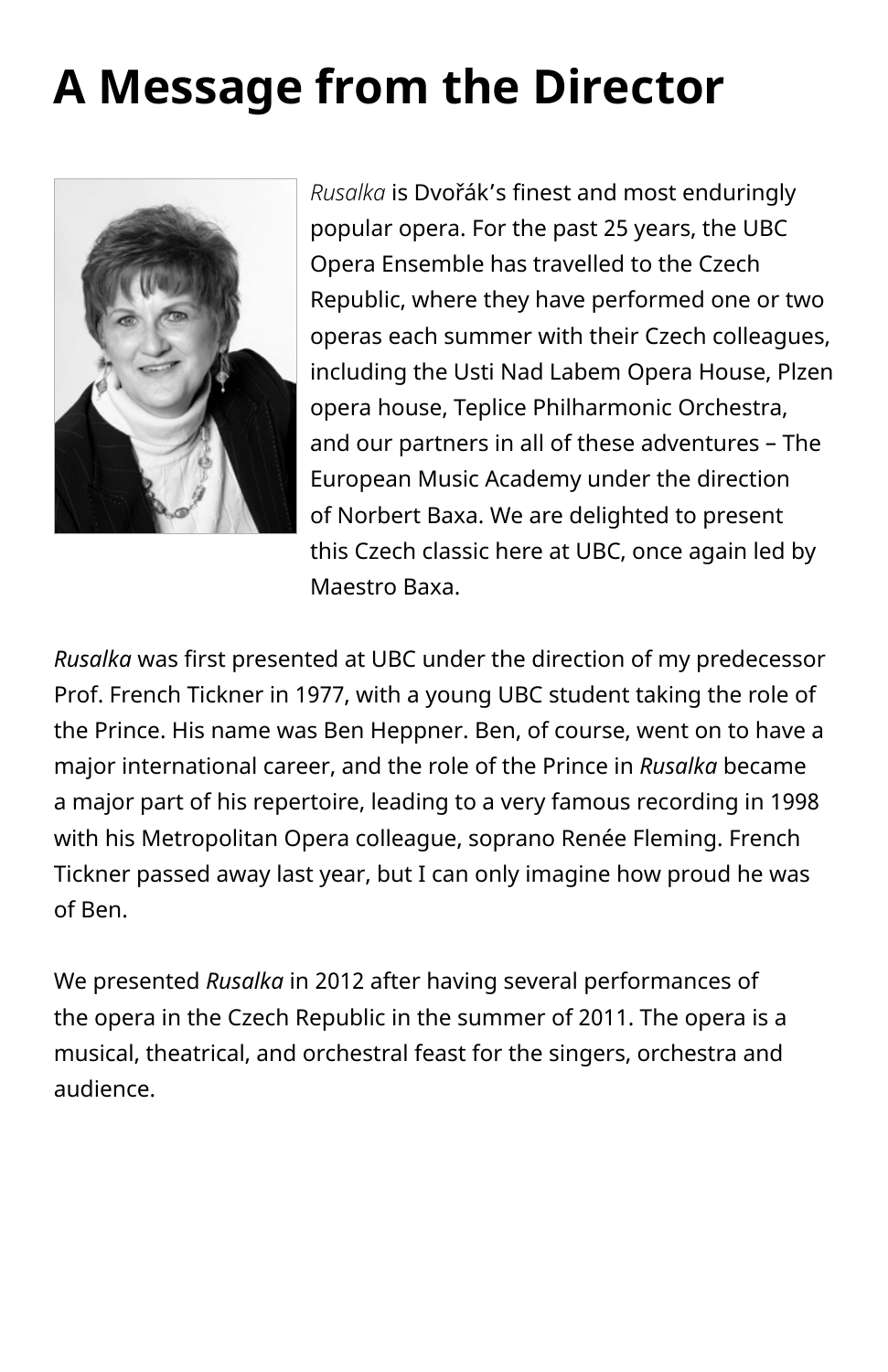I am delighted to be able to present this opera to you once again. I wish to say a very special thank you to our incredible artistic, technical, and production team for all the beauty and magic they make for us, our wonderful Vancouver Opera Orchestra and UBC Opera Ensemble, and of course, you, our donors and loyal audience members for making this magic happen!

Enjoy, and all the very best for what I hope will be a wonderful summer for you all.

Nancy Hermisten

**Nancy Hermiston, O.C.**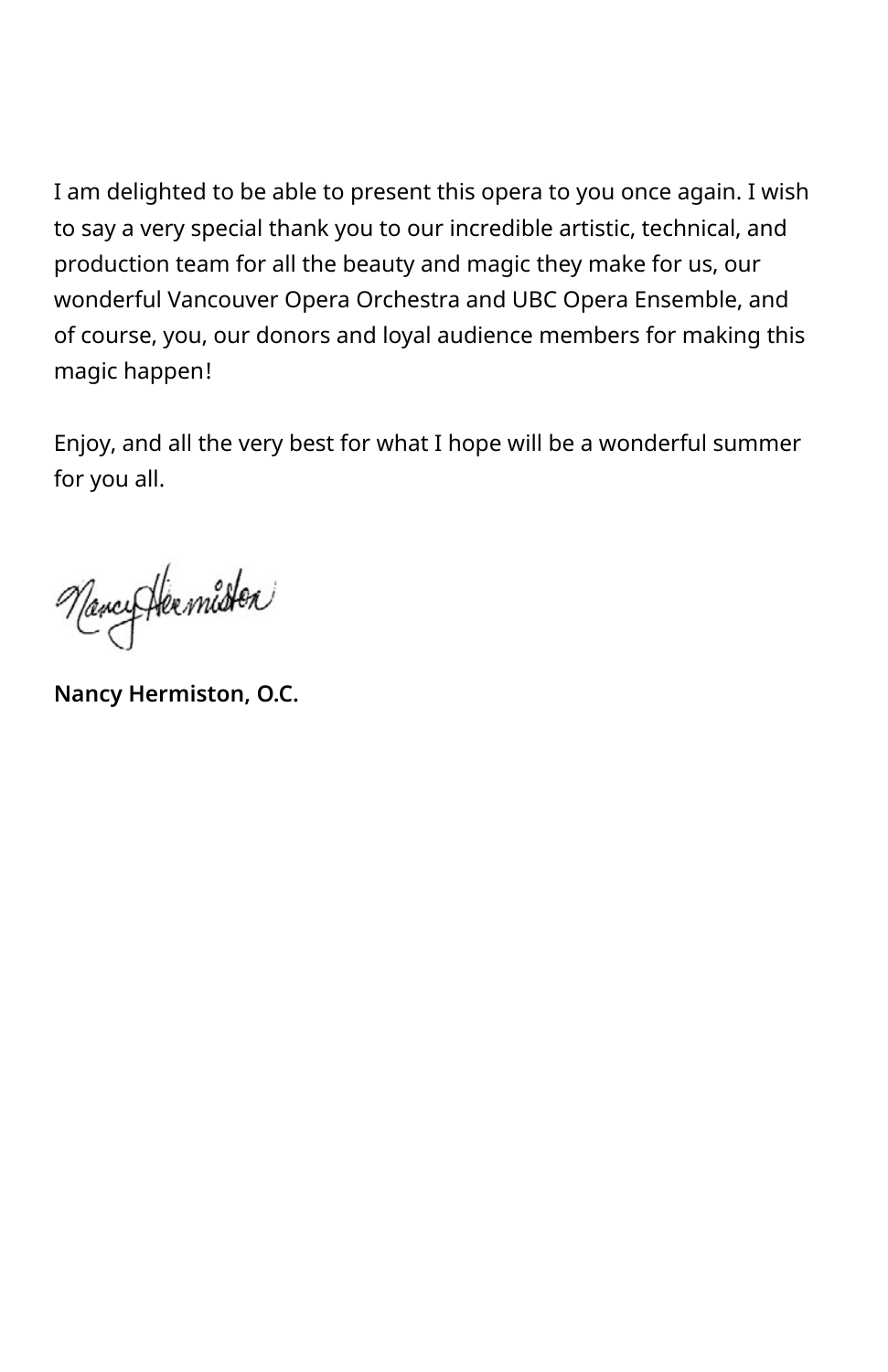## **The Cast\***

| Role                     | June 23 & 25              | June 24 & 26                                                  |
|--------------------------|---------------------------|---------------------------------------------------------------|
| Rusalka                  | Catherine Thornsley       | Sarah Anderson-Caulfield                                      |
| Vodník                   | Philip Wing               | Liam Robertson                                                |
| Ježibaba                 | Alyssa Nicole Samson      | Katie Fraser                                                  |
| The Prince               | Ian McCloy                | Wanshuai Yu                                                   |
| The Foreign Princess     | Leila Kirves              | Mara Ayque                                                    |
| First Wood Sprite        | Brittany St. Clair Gamble | Kathryn Rose Johnston<br>(June 24)<br>Magdalena How (June 26) |
| Second Wood Sprite       | Emma Jang                 | Carly King                                                    |
| <b>Third Wood Sprite</b> | Holly Duerichen           | Kathleen Isaza                                                |
| Kitchen Boy              | Kenda McDermott           | Olivia Rapos                                                  |
| Gamekeeper               | Kevin (Kiho) Sohn         | Kevin Liu (June 24)<br>Ming-Xuan Chung (June 26)              |
| The Hunter               | Pablo Romero Moreira      | Josh Levesque                                                 |

#### **THE CHORUS**

**Soprano**: Elissa Matthew, Kenda McDermott, Olivia Rapos, Holly Ten-Haaf

**Mezzo**: Rachel Buttress, Trinity Collie, Mariana Iguavita

**Tenor**: Jonathon Chan, Jing Jiang, Xiang Li, Kevin Liu, Kevin Kiho Sohn, Ezekiel Wang

**Baritone**: Ming-Xuan Chung, Matthew Gorlitz, Josh Levesque, Pablo Romero Moreira

**Water Sprites**: Rachel Buttress, Holly Duerichen, Katie Fraser, Brittany St. Clair Gamble, Magdalena How, Kathleen Isaza, Emma Jang, Kathryn Rose Johnston, Carly King, Alyssa Nicole Samson

*\*All cast is subject to change*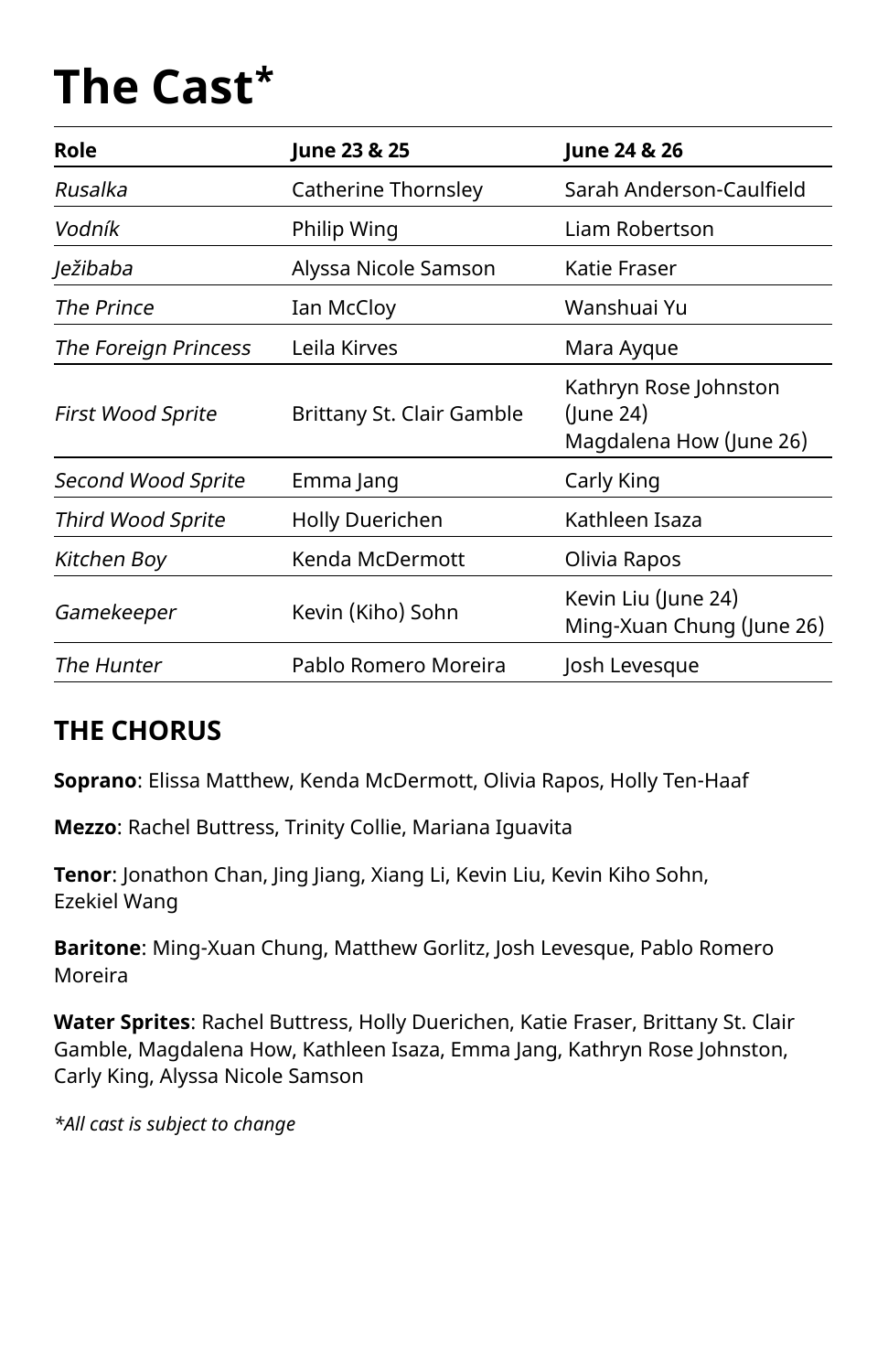### **Synopsis**

#### **ACT ONE**

By a lake, the three Wood Sprites gather to rejoice in the beautiful moonlit evening, soon accompanied by a group of Water Sprites. When the Water Gnome Vodník arrives, the Wood Sprites tease him from land, knowing that he cannot leave the water. Vodník, who is the wise ruler of the underwater realm, laughs at their youthful exuberance. Rusalka, Vodník's daughter, arrives, telling him that her heart aches to be human, for she has fallen in love with a mortal Prince who often visits the lake to swim. Invisible to all mortals, Rusalka has embraced the Prince as a wave, but now desires to be human so the Prince can see and embrace her in return. Despite her father's warnings that humans are full of evil, the desperate Rusalka seeks out the forest witch, Ježibaba, to fulfill her wish. Vodník sinks into the lake with anguish, as Rusalka addresses the moon, asking it to tell the Prince of her love. Rusalka calls for Ježibaba who agrees to the transformation. She tells the water nymph that if she becomes human and is scorned by her lover, both she and the Prince will be eternally damned. Rusalka is undeterred; if the Prince truly loves her, she will remain human forever. Ježibaba also warns that by becoming mortal, she will lose her power of speech. Driven by her love, Rusalka agrees, so Ježibaba brews a magic potion. The Wood Sprites arrive, bewildered by her departure from the lake.

At the break of dawn, the Hunter sings a warning of the entrapments of love as he leads the Prince and the Gamekeeper in their hunt. The Prince has been pursuing a white doe which has inexplicably disappeared. He senses something strange about this place and requests to be left alone. At the appearance of Rusalka, he suddenly becomes captivated, and praises her ethereal beauty. Although she is mute, the Prince says that her lips will answer to his kisses. Rusalka happily lets him lead her away, despite the pleas of sorrow heard from Vodník and her sisters from the lake.

#### **ACT TWO**

Near the Prince's castle, the Gamekeeper and his nephew, the kitchen boy, gossip about the approaching wedding of the Prince to a peculiar new love. They suspect witchcraft, but mention that the Prince is infamously fickle. They think that he has already lost interest in his mute, nameless bride since his attention has strayed to one of the wedding guests: a striking and ambitious foreign Princess. The Prince enters with Rusalka. He wonders why she is so cold, and why she trembles in his embrace. The Foreign Princess secretly observes the couple and then comes forward to scold the Prince for ignoring his guests. Envious, she ridicules Rusalka's muteness. The Prince send Rusalka to go dress for the ball; the moment she leaves, he begins courting the Princess. All the guests arrive, as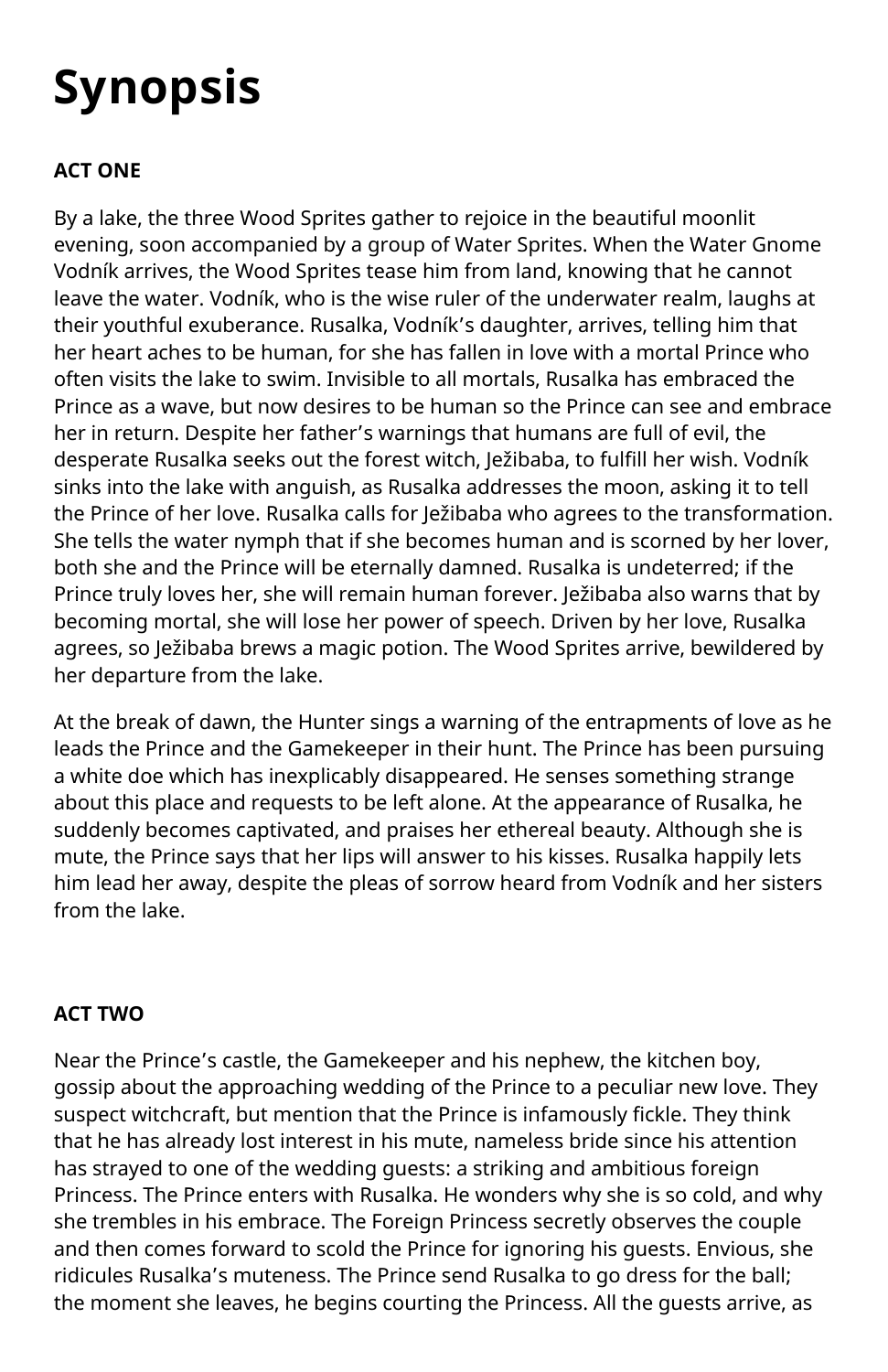does Rusalka, dressed for what was supposed to be her wedding. Vodník's voice is heard expressing his despair for his daughter's inevitable fate. Rusalka seeks comfort from the Prince who again pushes her away. Becoming overwhelmed by her surroundings, Rusalka collapses in tears. Only able to speak to non-mortals, she tells her father that the Prince no longer loves her and begs him to forgive her desire to become human. Interrupting a passionate exchange between the Prince and the foreign Princess, Rusalka rushes to the Prince but he rejects her. Vodník reappears, warning the Prince of his fate. He then leads Rusalka back to the lake as the Prince throws himself at the feet of the Princess, asking her to save him from this supernatural force. Scornfully, the Princess laughs and tells him to suffer with Rusalka in hell.

*— Intermission —*

#### **ACT THREE**

The doomed Rusalka comes to the lake, longing for death, but knows that her fate will be far worse. Ježibaba hears this and mocks Rusalka for her short stay on land, and laughs, "Love was short, grief will be long." Ježibaba's severity weakens, and gives Rusalka the opportunity to save herself by spilling the blood of the human who betrayed her. Handing Rusalka a dagger, she beckons – "Kill the Prince." Wishing the Prince to be happy despite her own suffering, Rusalka refuses. She now becomes a bludika, a "will-o-the-wisp", condemned to exist in the lowest depths of the lake, emerging only at night to lure humans to their death. Rusalka sinks back into the icy depths as her sisters, the Water Sprites, bitterly cast her away. Afflicted with woe, Rusalka vanishes into the lake.

The Gamekeeper and the Kitchen Boy come into the woods, hoping to consult with Ježibaba about the Prince, whom they are convinced has been bewitched. Although frightened, the two manage to stammer out that Rusalka has deceived the Prince. Suddenly Vodník surfaces, bellowing that it was in fact the Prince that betrayed Rusalka. Terrified at the supernatural happenings, the Gamekeeper and the Kitchen Boy flee. The Wood Sprites meet by the lake for their habitual teasing of Vodník. Each Sprite reflects on their best feature whilst basking in the glow of the moonlight. Unusually sad, Vodník tells them of Rusalka's plight which grieves them considerably.

The Prince emerges, distraught and searching for his "white doe." He senses Rusalka's presence and calls for her to appear. Bitterly, Rusalka reproaches him for his betrayal. Begging for forgiveness, the Prince asks for a kiss. She tells him that her kiss now causes for death and damnation, but he Prince is resolved. Only her kiss can grant him respite from his living torment. Their lips meet and he dies peacefully in her arms. Beneath the water, Vodník's voice cries out that their sacrifices are futile. Rusalka sadly thanks the Prince for letting her experience human love and, asking for mercy on his soul, and all human souls, she descends into the lake, down to the realm of the demons and death.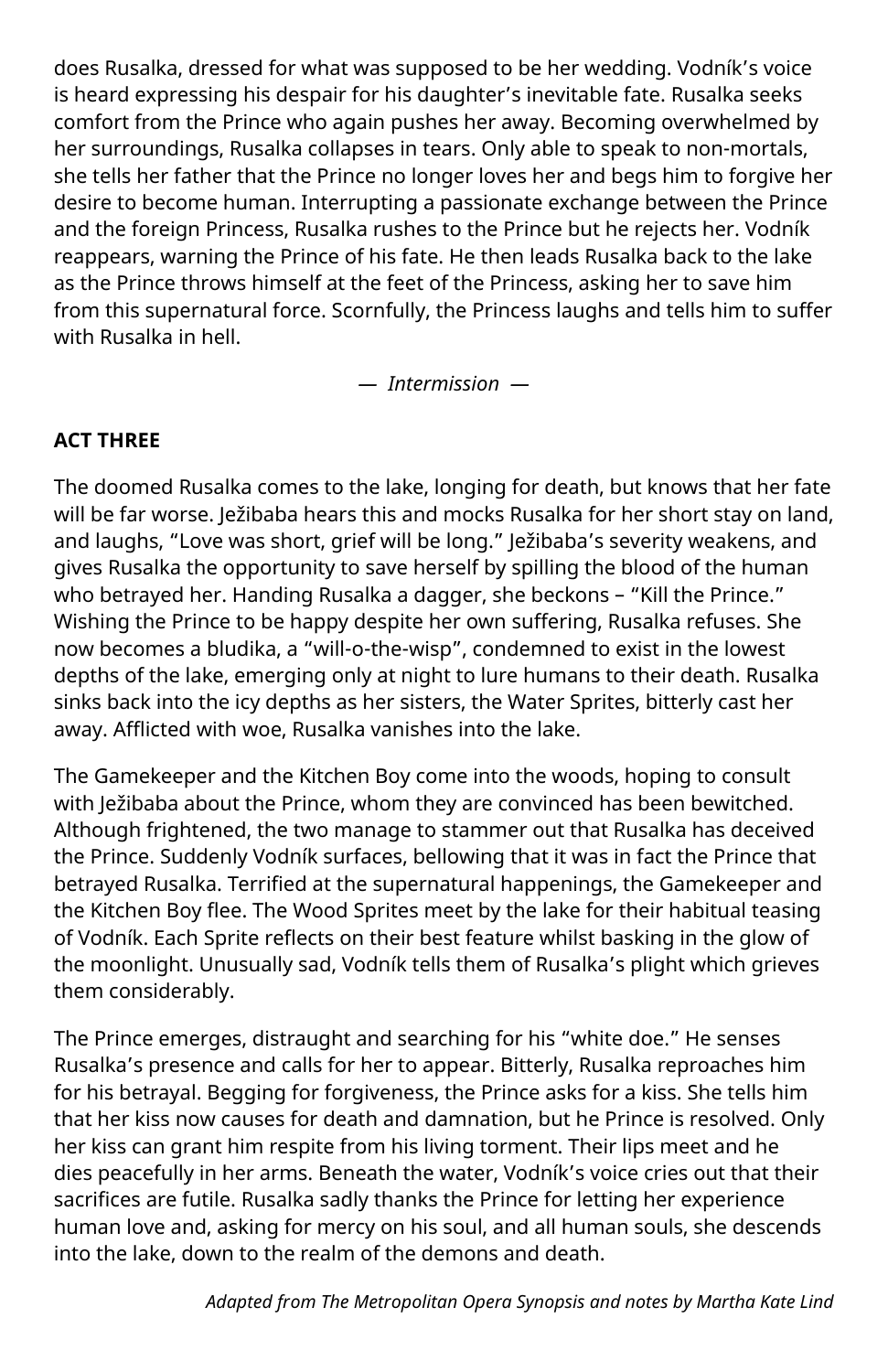### **Nancy Hermiston, O.C., Director**



Canadian-born lyric coloratura soprano Nancy Hermiston has performed throughout Europe and North America. Parallel to her extensive singing career, Ms. Hermiston worked as a voice teacher, stage director, and Co-coordinator with the University of Toronto's Opera and Performance Divisions. In 1995, she joined the University of British Columbia's School of Music as the Head of the Voice and Opera Divisions, where she established the UBC Opera Ensemble. Professor Hermiston is also a favourite guest

for master classes throughout Canada, the

United States, China, and Germany. Her UBC Opera Ensemble tours regularly to the Czech Republic, Germany, Ontario, and throughout British Columbia. The Opera Ensemble gave their first performances in Beijing and Chengdu in May of 2009 and Shanghai in 2010 and 2011. Ms. Hermiston appeared as Stage Director with the Regina Opera for *The Barber of Seville* and *La Cenerentola* and with the Vancouver Opera twice for *Die Fledermaus*. *La Traviata*, *La Bohème* and in 2016, directed their production of Verdi's *Rigoletto*, starring UBC Alumna and her former student, Simone Osborne.

In 2004, Professor Hermiston was named the UBC University Marshal, and in 2008, UBC awarded her the Dorothy Somerset Award for Performance and Development in the Visual and Performing Arts. She was also honoured with a Killam Teaching prize in 2010. In October 2011, she received an Opera Canada Rubie Award for her contributions to opera in Canada. Ms. Hermiston was made an Officer of the Order of Canada in December 2013. In 2017, she was awarded the Canadian Music Centre's BC Award of Excellence, and in November 2017, Alumni UBC recognized Professor Hermiston with the Honorary Alumnus Award. In 2018, she received the Faculty of Arts 2017/18 Dean of Arts Award for her outstanding contributions to UBC's creative research, teaching, and service to the scholarly and broader community. In 2018 Ms. Hermiston was inducted into the BC Entertainment Hall of Fame.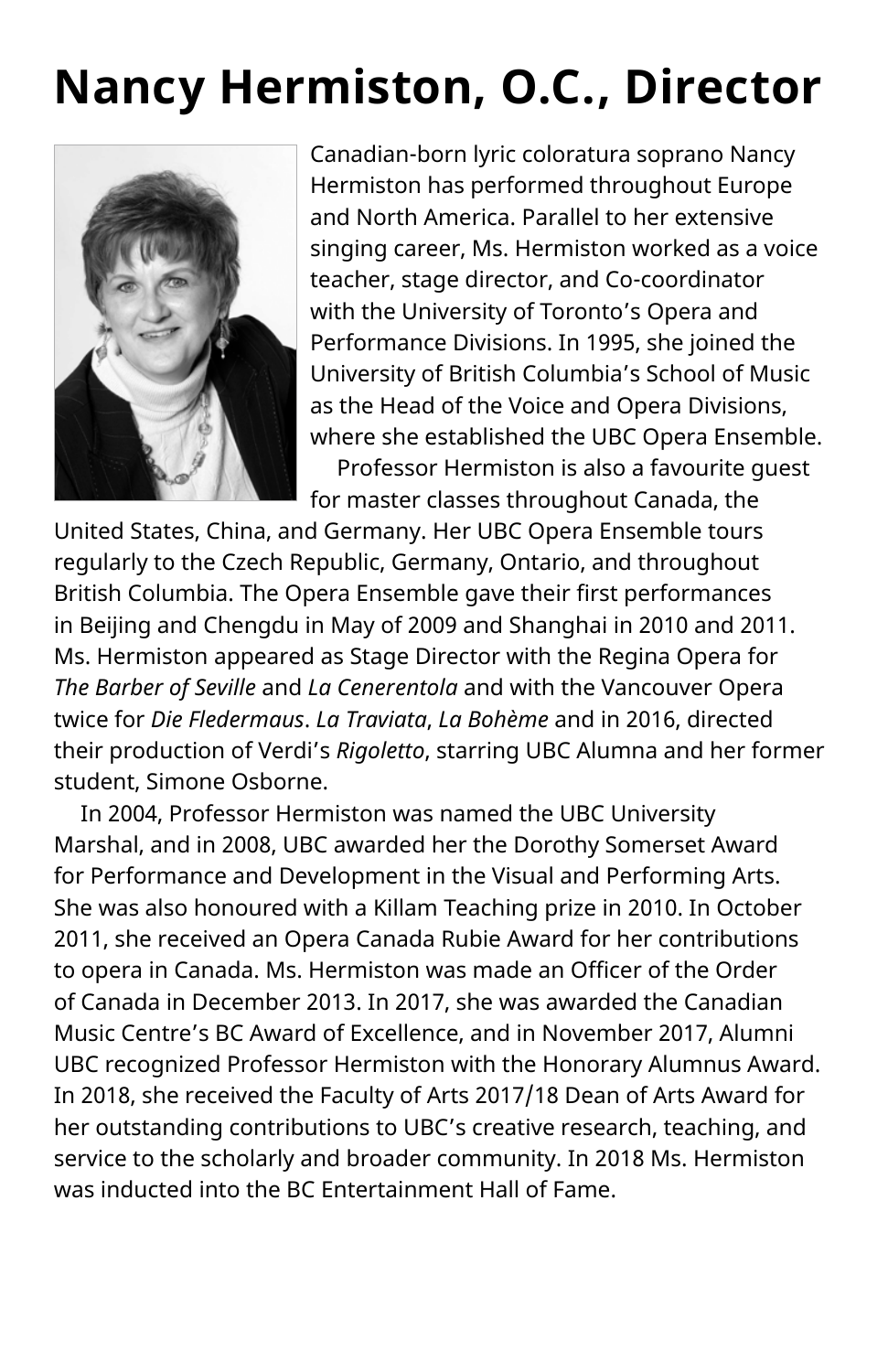### **Norbert Baxa, Conductor**



Norbert Baxa graduated with honours from the Academy of Performing Arts in Prague in 1998 after studying conducting under the instruction of professor František Vajnar. During his studies he took part in the international Bartók Courses in Szombathely, Hungary and in 1994, he won a scholarship in Murzzüschlag (Austria). In 1996, in cooperation with other young artists, he established a chamber ensemble called "Club 20", which focused primarily on twentieth-century music. In cooperation with the "Alfred ve Dvoře" theatre, the group regularly performed Igor

Stravinsky's, *A Soldier's Tale* in Prague, Brno, and Vienna. In 1998 Norbert received the position of conductor of the North Bohemian opera and ballet in Usti nad Labem and was promoted to the head of the opera division for the 1999 season. At the age of 24, he was the youngest ever to be appointed the head of an opera company, in the history of the Czech Republic. Since 2002 Norbert has worked closely with the Prague Chamber Opera Ensemble and Czech Opera Prague with which he has travelled and performed internationally many works including G.F. Händel (*Xerxes*) and R. Wagner (*Der fliegende Holländer*). Since 2003 Norbert has been working with the Opera Ensemble of the University of British Columbia in co-operation with the UBC Symphony Orchestra and the Vancouver Opera Orchestra. During this period he performed in Vancouver many works including B. Smetana (*The Bartered Bride*), A. Dvořák (*Rusalka*), P.I. Tchaikovsky (*Eugene Onegin*), W.A. Mozart (*Così fan tutte*), and J. Massenet (*Manon*).

As guest conductor, he has been conducting in the National Theatre Prague, in the Theatre F.X. Šaldy Liberec, in the Staatstheater Cottbus (Germany). He regularly works with the North Czech Symphony orchestra with which he gives many concerts on tours mostly in Germany. He has been also working with the Symphony Orchestra in Kuopio (Finland) and the Symphony Orchestra Villingen-Schwenningen (Germany). In 2007, in cooperation with the prestigious universities, Norbert established the European music academy in Teplice, which creates the program of international workshops for young conductors and opera singers. Norbert is currently international guest professor at the University of Fine Arts in Zürich and at the Music Academy of Art in Prague. Since the season 2015/2016 Norbert Baxa was appointed to the position Chief Conductor of the Orchestra Theatre J.K. Tyl in Plzen.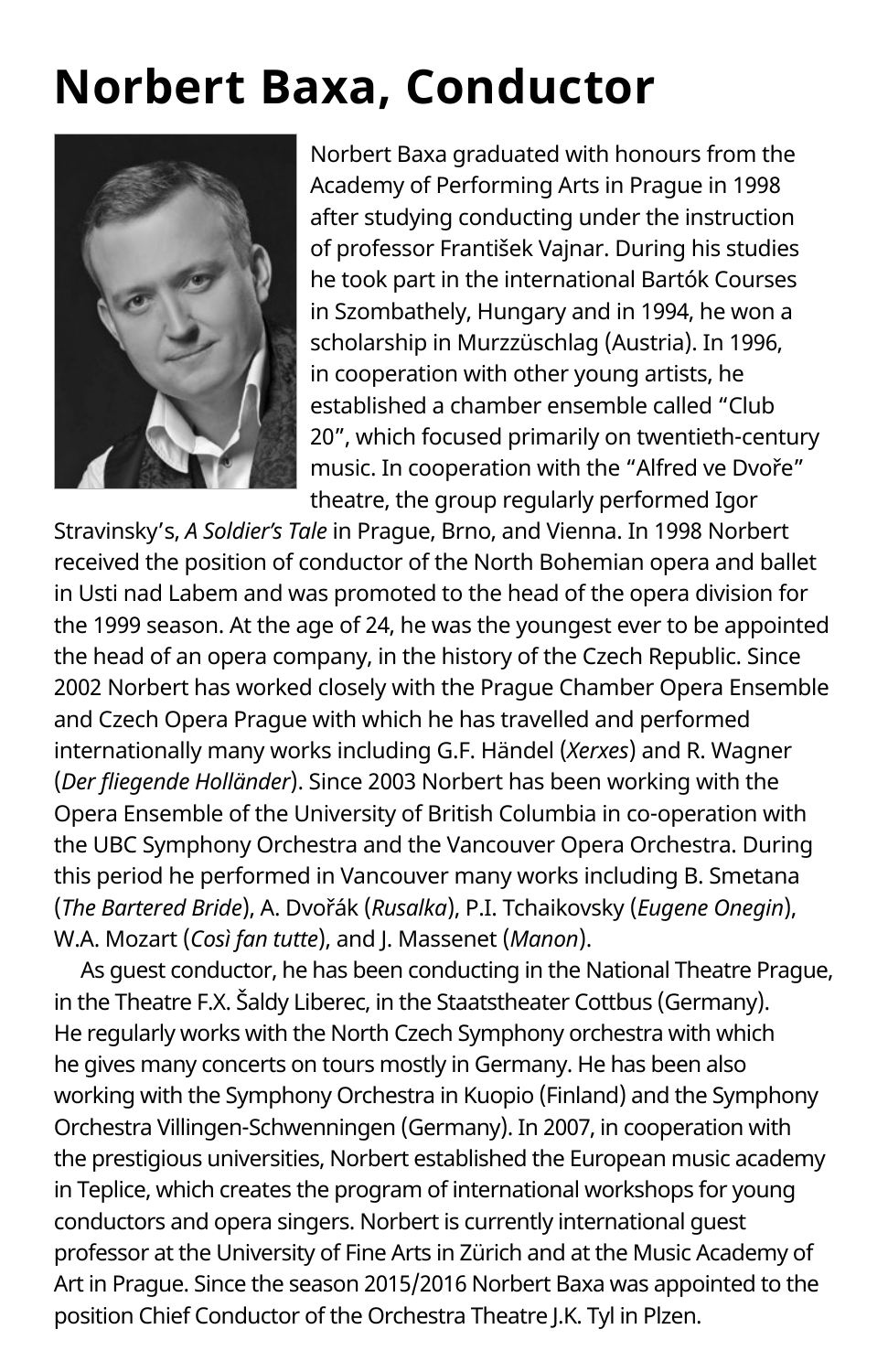## **UBC Opera Ensemble**

The University of British Columbia Opera Ensemble was founded by Canadian lyric coloratura, Nancy Hermiston, in 1995. Beginning with a core of seven performers, Ms. Hermiston has built the program to a 90-member company. The Ensemble performs three main productions at UBC every season, several Opera Tea Concerts, and a series of *Singer Behind the Song* events featuring international stars who work with Ensemble students. As well, the Ensemble has several engagements with local community partners such as the Vancouver Symphony Orchestra, Vancouver Opera, and Bard on the Beach. In addition, the Ensemble travels each year to the Czech Republic to gain valuable European performance experience. Frequently they appear in concert with the Plzen Opera Orchestra, and they are regular guests at the Nürnberg Opera House for their Musikalischen Damen Teas (founded by Prof Hermiston in 1985). They have also given several concerts in Beijing, Shanghai, and Chengdu, China. The Ensemble has also toured throughout B.C., Alberta, Saskatchewan, and Ontario.

The Ensemble's mission is to provide an outstanding performance and academic education for young, gifted opera singers, preparing them for international careers. Past main-stage productions have included *Le Nozze di Figaro, Die Zauberflöte, Die Gärtnerin aus Liebe, The Merry Wives of Windsor, Suor Angelica, La Bohème, Dido and Aeneas, The Bartered Bride, Manon, Eugene Onegin, Florence: the Lady with the Lamp, Dreamhealer, Falstaff, Don Giovanni, Cendrillon, Albert Herring*, the Western Canadian Premiere of Harry Somer's *Louis Riel, The Crucible, Die Lustige Witwe (The Merry Widow), Rusalka, Così fan tutte, Dialogues des Carmélites, Carmen, The Tales of Hoffmann, The Florentine Straw Hat, La Traviata, A Night in Venice (Eine Nacht in Venedig), A Midsummer Night's Dream, The Consul, Orfeo ed Euridice, La Cenerentola, Il Tabarro* and *Gianni Schicchi*, *Silent Night*, *Pasażerka*, and *Il Viaggio a Reims*, *Mansfield Park,* and *The Gondoliers.*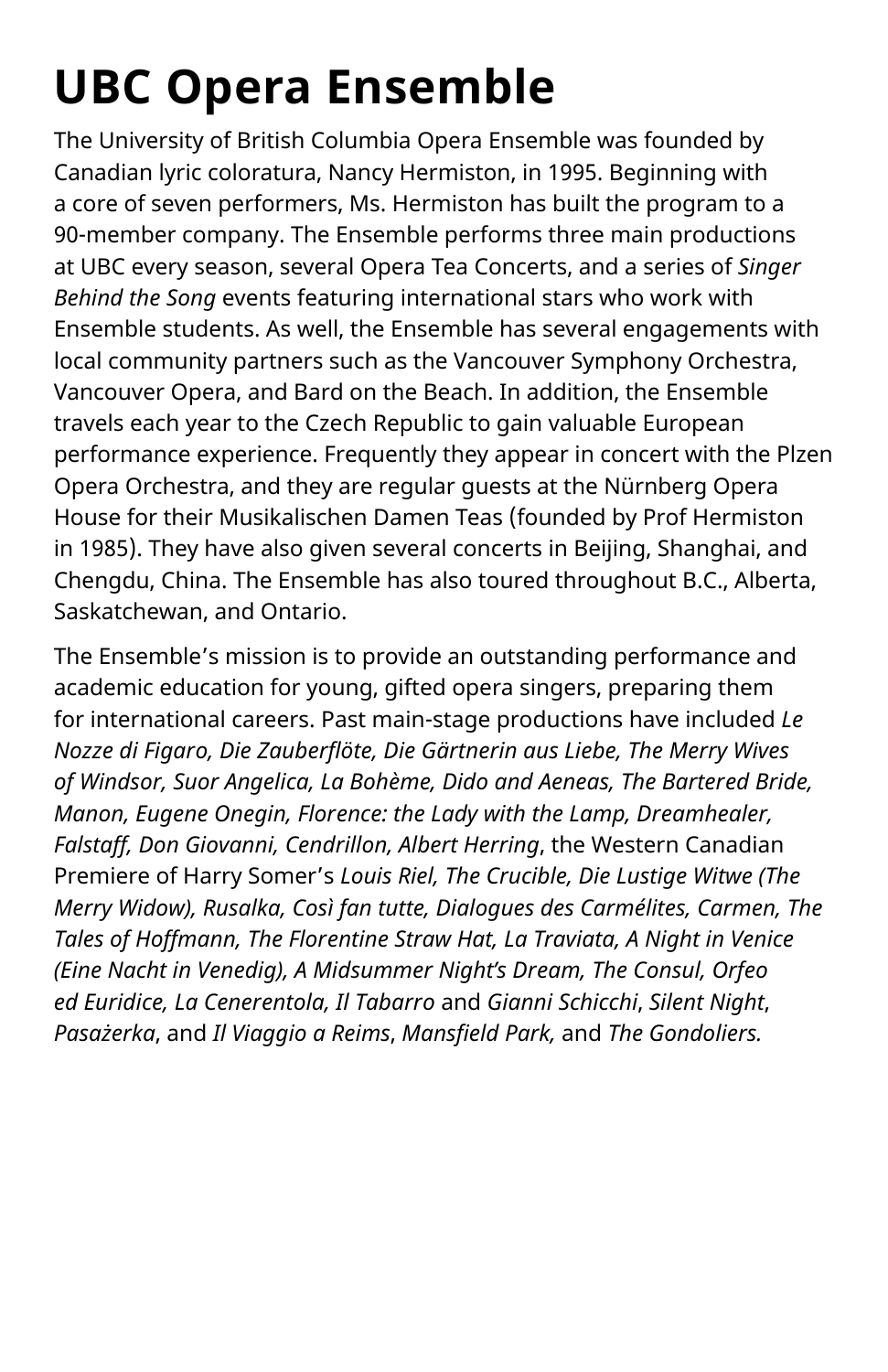### **Vancouver Opera Orchestra**

The Vancouver Opera Orchestra was established in 1977, replacing an orchestra made up of members of the Vancouver Symphony Orchestra. Comprised of the region's leading freelance players, the VO Orchestra has developed into a fine ensemble that has taken the specialized and demanding art of pit performance to a very high level. Several of the current roster of musicians were in the pit for the orchestra's inaugural performances, in 1977, of Massenet's *Le Roi de Lahore*, starring Joan Sutherland and conducted by founding Music Director Richard Bonynge. There have since been two music directors: David Agler (1992–1999) and Jonathan Darlington (2002–2019).

VIOLIN 1 Mark Ferris (Concertmaster) Ellen Farrugia (Acting Assistant Concertmaster) Lawrie Hill Evelyn Creaser VIOLIN 2 Angela Cavadas (Acting Principal) Yun Jung (Acting Assistant Principal) Heilwig von Koenigsloew VIOLA Isabelle Roland (Acting Principal) Marie-Claude Brunet (Acting Assistant Principal) CELLO Jonathan Lo (Acting Principal) Ashton Lim (Acting Assistant Principal) **BASS** Michael Vaughan (Acting Principal) Meaghan Williams (Acting Assistant Principal)

FLUTE & PICCOLO Brenda Fedoruk (Principal)

OBOE & ENGLISH HORN Emma Ringrose (Acting Principal)

CLARINET Mary Backun (Principal)

**BASSOON** Ingrid Chiang (Principal)

**HORN** 

Laurel Spencer (Principal)

TRUMPET Tom Shorthouse (Principal)

**TROMBONE** Jeremy Berkman (Principal)

PERCUSSION Phil Crewe (Acting Principal)

**HARP** Elizabeth Volpé Bligh (Acting Principal)

ORCHESTRA MANAGER Jim Littleford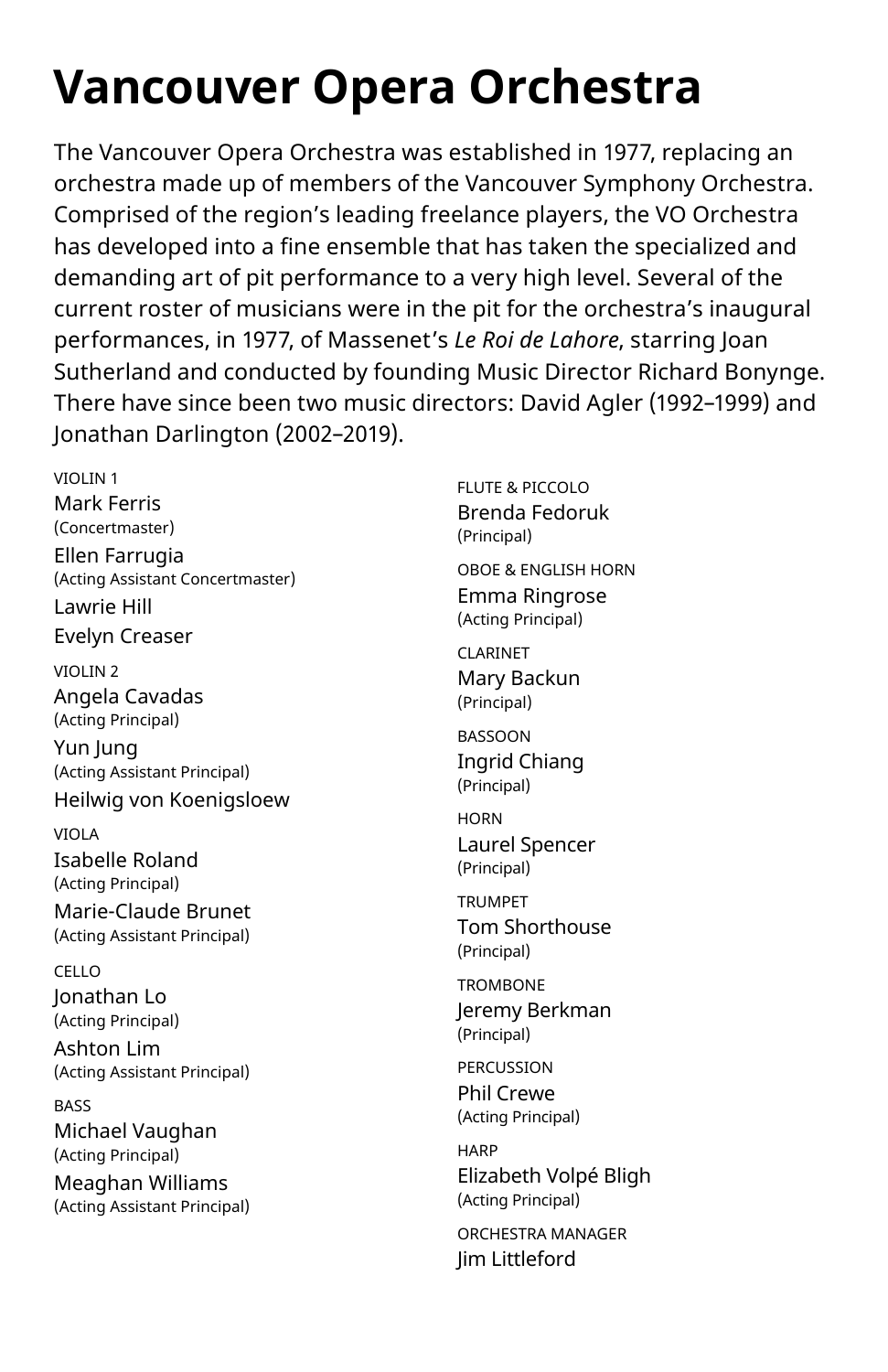## **Special Thanks**

David Spencer Endowment Fund The Wall Family Mohammed Faris and Faris Family Robert Dales Martha Lou Henley Charitable Foundation Judith and Graham Forst Vancouver Opera Guild Assistant Dean, Gerald Vanderwoude The Chan Centre for the Performing Arts

Stephen Quigley and Colborne **Architects** Vancouver Opera Parvin Mirhady Catherine Alchenbrack and Suzanne Poohkay Prof. Robert Gardiner, Theatre UBC Lynn Burton, Properties, Theatre UBC Carol Isaac Mark Morash

### **VANCOUVER OPERA GUILD ESCORTED OPERA TOUR**

#### **NORTHERN ITALY & SICILY October 12–24, 2022**

Featuring the Verdi Festival in Parma, Sicily's Teatro Massimo in Palermo and Catania/Taormina.

**Simon Boccanegra** – Teatro Regio, Parma **Quattro Pezzi Sacri** - Teatro Regio, Parma **La Forza del Destino** – Teatro Regio, Parma **Italian Opera Arias** – Teatro Nazarena, Taormina **Nabucco** – Teatro Massimo, Palermo **Fedora** – La Scala, Milan (optional extension)



**For more information call Genny MacLean (Great Expeditions) at 604-738-5535 or visit www.vancouveroperaguild.com.**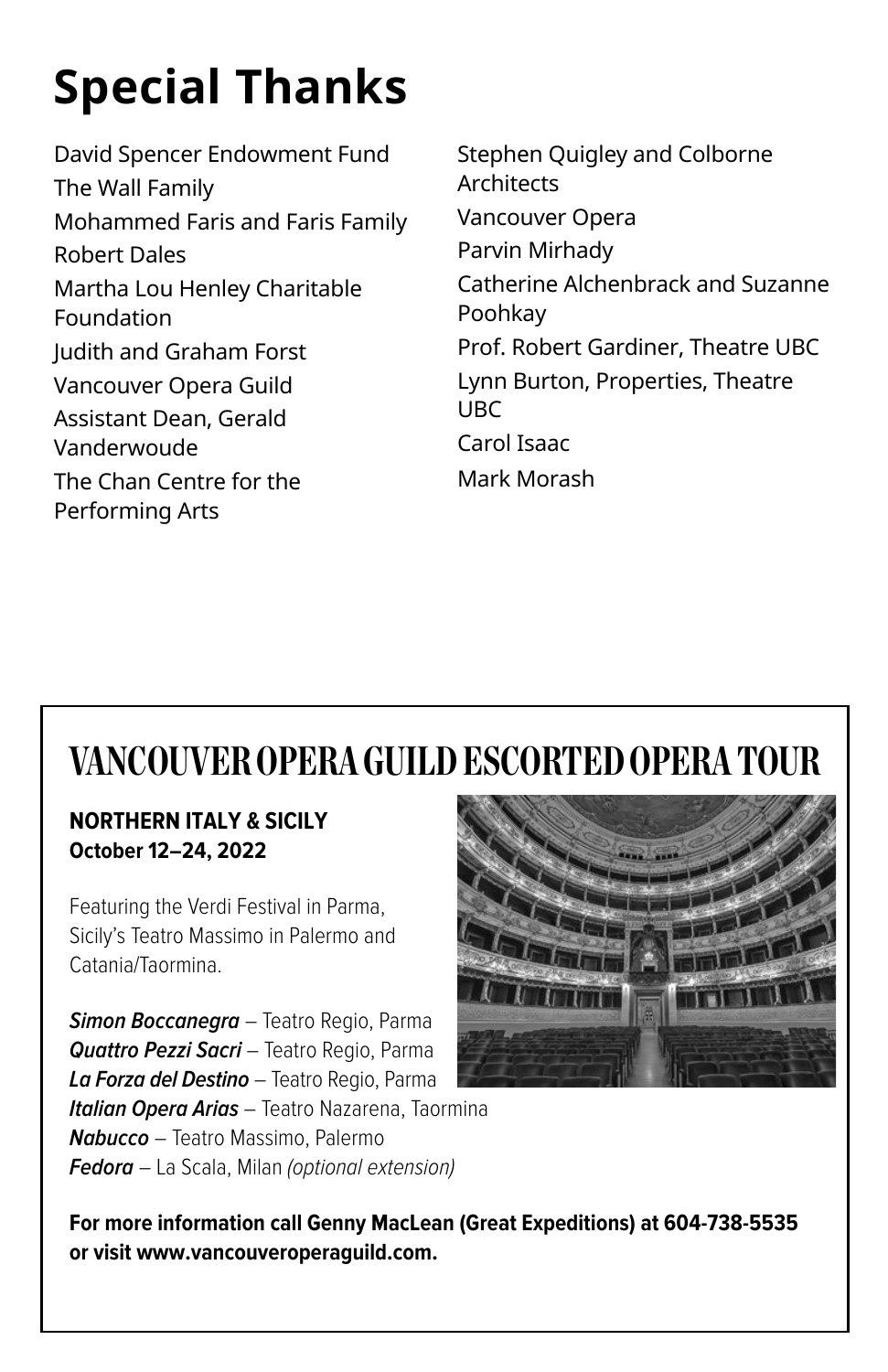### **Production Team**

DIRECTOR Nancy Hermiston CONDUCTOR

Norbert Baxa

LIGHTING DESIGN Jeremy Baxter

SET DESIGN Alessia Carpoca

COSTUME DESIGN/ HEAD OF COSTUMES Parvin Mirhady

COSTUME ASSISTANT Foroozan Talei Fard

OPERA COACHES Wenwen Du Richard Epp Derek Stanyer Lucas Wong

CZECH DICTION COACHES Carol Isaac Mark Morash

STAGE MANAGER Cat Hartt-Towle

HAIRDRESSING & WIGS Elke Englicht

MAKEUP Hoin Cho Leila Kirves

PROPS Liam Robertson

STUDENT COSTUME TECHNICIAN Hannah Ernst

ASSISTANT STUDENT COSTUME TECHNICIAN Neusha Amir Rahmani

PROGRAMME Magdalena How Leila Kirves

PROGRAMME PRINTING Ancan Marketing

MARKETING COORDINATION AND GRAPHIC DESIGN Miles Linklater

EVENTS MANAGER Francesca Corrado

ASSISTANT STAGE AND EVENTS MANAGERS Kathryn Rose Johnston Mariana Iguavita

OFFICE ASSISTANTS Magdalena How Leila Kirves

SURTITLES Milena Janda

SURTITLES OPERATORS Magdalena How Emma Petersen Melland

OPERA LIBRARIAN Alyssa Samson

BOX OFFICE DIRECTOR Lyndsey Roberts

STUDENT BOX OFFICE DIRECTOR Katie Fraser

STUDENT BOX OFFICE WORKERS Rachel Buttress Emma Jang

TECHNICAL DIRECTOR/ CARPENTER Keith Smith

ASSISTANT CARPENTER Philip Piper

STUDENT TECHNICAL DIRECTOR Matthew McLellan

ASSISTANT TECHNICAL DIRECTORS

Neil Craighead Pablo Romero Moreira

ASSISTANT LIGHTING **TECHNICIAN** Liam Robertson

#### **Collide Entertainment**

DIRECTOR OF PHOTOGRAPHY Mike Southworth

CAMERA OPERATORS Adam PW Smith Barry Ambrosio Brandon Fletcher

#### **Chan Centre Production Crew**

ASSISTANT TECHNICAL DIRECTOR AND HEAD LIGHTING **TECHNICIAN** 

Andrew Riter

HEAD AUDIO RECORDING TECHNICIAN

James Perrella

PRODUCTION MANAGER David Humphrey

*The Front of House, Ticketing and Production Staff of the Chan Centre for the Performing Arts are members of CUPE 2950*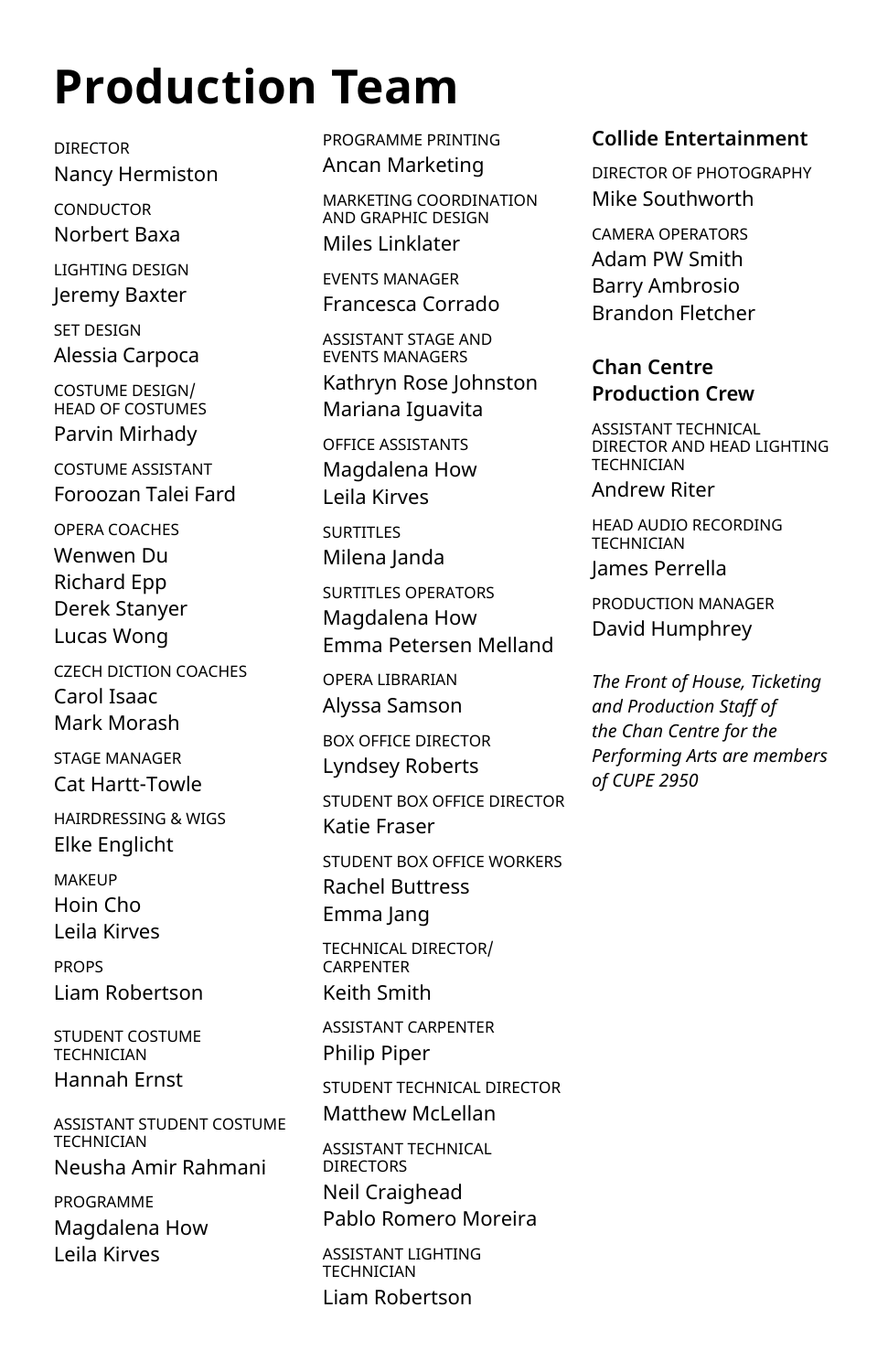

# Fall in LOVE with OPERA all over Again

### vancouveropera 2022-2023 SFASON

#### The Pearl Fishers | A Midsummer Night's Dream | The Flying Dutchman

### **SUBSCRIBE TODAY | vancouveropera.ca**